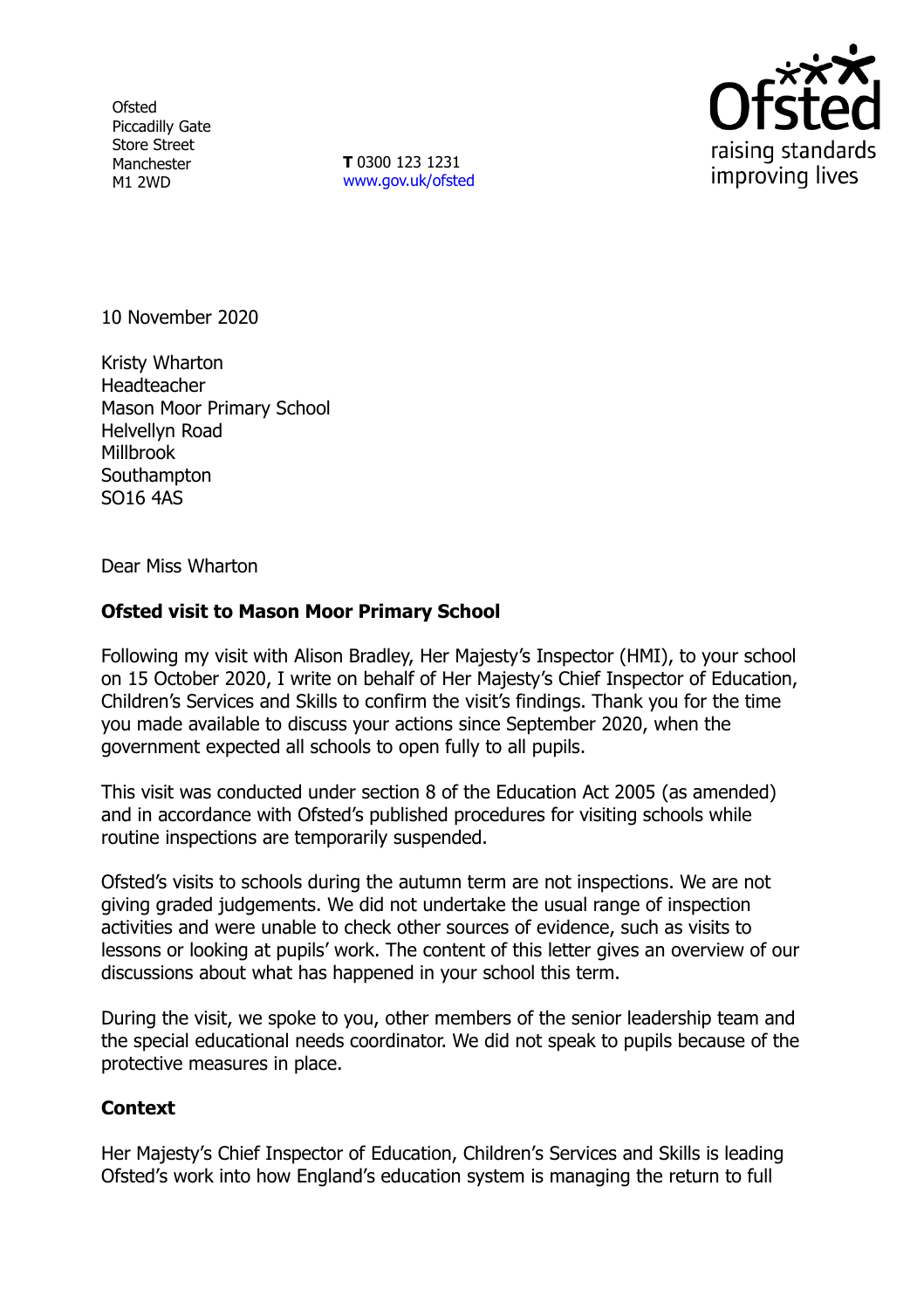

education for pupils, following an extended break in formal schooling due to the COVID-19 (coronavirus) pandemic.

In undertaking this focused work, HMI are visiting a broad range of schools. HMI will visit a sample of:

- approximately 1,200 schools across all Ofsted grades (outstanding, good, requires improvement and inadequate)
- maintained schools, academies and free schools, special schools and centres of alternative provision, including those in cities, and coastal, town or rural communities.

The information from this visit will feed into Ofsted's national reporting so that the insights can be shared with the government and the education sector. We did not find any significant concerns during the visit. In such a case, an inspection report would be published on our website and available to parents and carers.

We did not consider your response to COVID-19 during the spring and summer terms 2020, when the school was not open to all pupils.

## **From this visit, inspectors noted that:**

- You opened the school to pupils in Years 1 to 6 on 3 September 2020. Reception children started part time from 21 September 2020 and moved to full time on 12 October 2020. The vast majority of pupils are expected to attend full time.
- Pupils' attendance so far this term is broadly in line with that of the same time last year.
- Pupils are learning their normal range of subjects. You have made some changes to the order in which activities are taught in physical education. You hope to return to the school's usual curriculum by the summer term 2021.
- Teachers are spending more time teaching phonics after their checks showed that pupils had forgotten some of their early reading skills. With older pupils, they are focusing on rebuilding their fluency. Teachers have also found that pupils need to practise their handwriting skills and writing for longer periods of time.
- $\blacksquare$  In mathematics, teachers are going over learning from the summer term to make sure that pupils understand it. They have found that, across the school, pupils need more practise with number and place value.
- In other subjects, you have asked teachers to include learning missed during lockdown, where they can, when they revisit topics this year. Teachers spent more time teaching personal, social, health and economic education at the start of term to help pupils settle back into school.